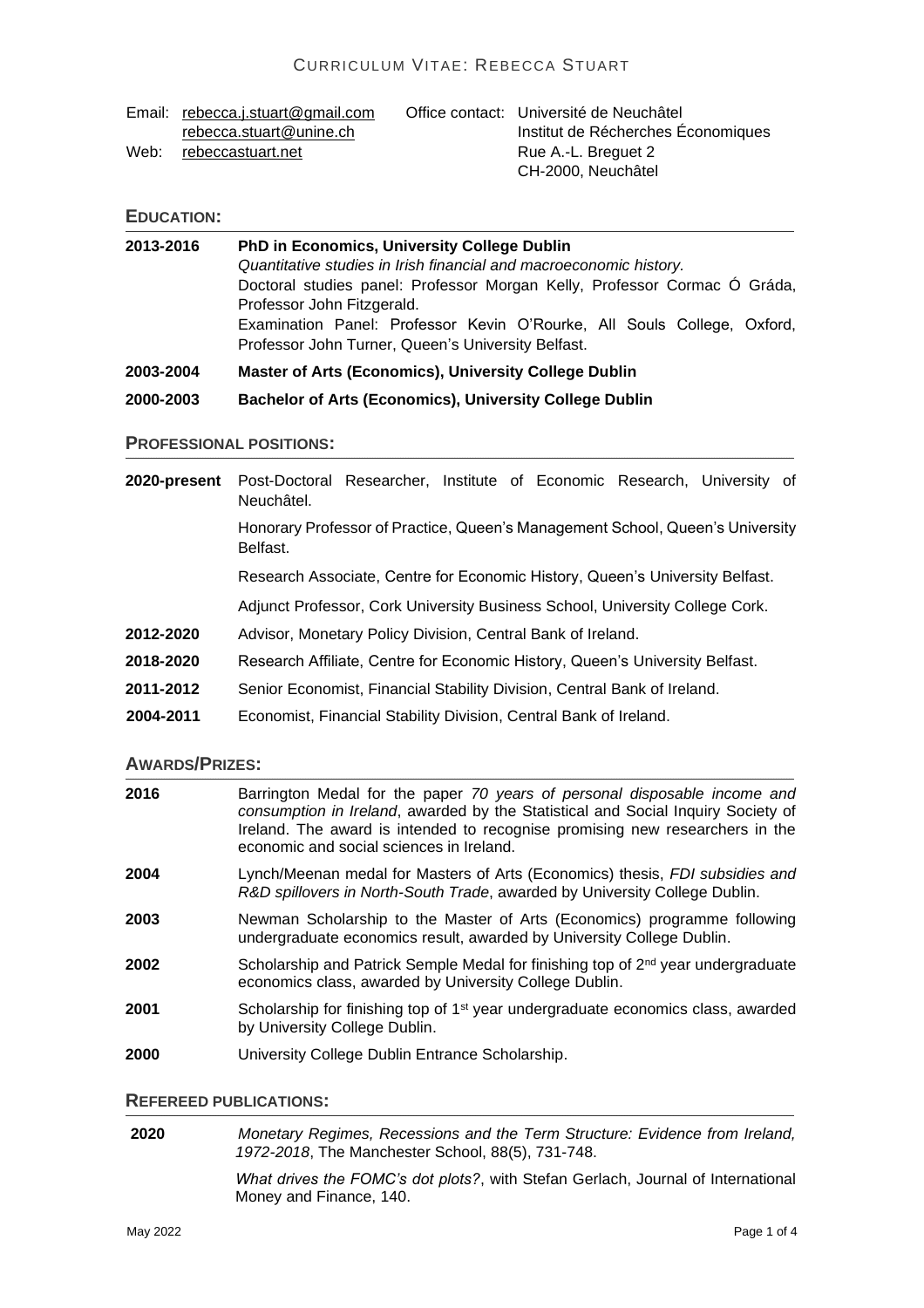*The term structure, leading indicators and recessions: Evidence from Switzerland 1974-2017,* Swiss Journal of Economics and Statistics,156:2*.*

**2019** *Plotting interest rates: The FOMC's projections and the economy*, with Stefan Gerlach, Journal of Macroeconomics, 60, 198-211.

> *UK shocks and Irish business cycles, 1922-1979,* Economic History Review, 72(2), 618-640.

**2018** *A quarterly Phillips Curve for Switzerland using interpolated data, 1963-2016*, Economic Modelling, 2018, 70, 78-86.

> *The co-movement of the* Irish*, UK and US stock markets, 1869-1925,* Essays in Economic and Business History, 36(1), 23-46.

**2017** *70 years of personal disposable income and consumption in Ireland,* Journal of the Statistical and Social Inquiry Society of Ireland, 2016-17, 46, 47-70.

> *Co-movements in stock market returns, Ireland and London, 1869-1929,* Financial History Review, 2017 24(2), 167-184.

- **2016** *Unemployment and Inflation in Ireland: 1926-2012,* with Stefan Gerlach and Reamonn Lydon, Cliometrica, 2016, 10(3), 345-364. (VoxEU blog entry, 'The Phillips Curve: A good model, at least for Ireland', based on this article, published 21 July 2015.)
- **2015** *Money, interest rates and prices in Ireland, 1933-2012*, with Stefan Gerlach, Irish Economic and Social History, 2015, 42, 1-32.

*A survival analysis of corporate liquidations in Ireland*, with Robert Kelly and Eoin O'Brien, Small Business Economics, 2015, 44, 671-683.

- **2013** *Money demand in Ireland, 1933-2012*, with Stefan Gerlach, Journal of the Statistical and Social Inquiry Society of Ireland, 2013-14, 42, 1-17.
- **2011** *Exploring the steady-state relationship between credit and GDP for a small open economy – the case of Ireland*, with Kieran McQuinn and Robert Kelly, The Economic and Social Review, Policy Papers, 2011, 42, 455-477.

#### **REVISE AND RESUBMIT:**

• *Measuring stock market integration during the Gold Standard*, University of Neuchâtel Working Paper 21-01.

#### **UNDER REVIEW:**

- *International co-movements of inflation, 1851-1913,* with Stefan Gerlach, University of Neuchâtel Working Paper 21-02.
- *Commodity prices and global inflation, 1851-1913*, with Stefan Gerlach, University of Neuchâtel Working Paper 21-07.
- *160 Years of aggregate supply and demand in Switzerland,* University of Neuchâtel Working Paper 22-01.
- *Stock return predictability before the Frist World War*, University of Neuchâtel Working Paper 22-02.

#### **WORK IN PROGRESS:**

- *Domestic and international financial integration in Switzerland, 1846-1893,* with Daniel Kaufmann, May 2022.
- *What drives long-term interest rates? Evidence from the entire Swiss Franc history, 1852- 2020*, with Niko Hauzenberger, Daniel Kaufmann and Cédric Tille, University of Neuchâtel Working Paper 22-03.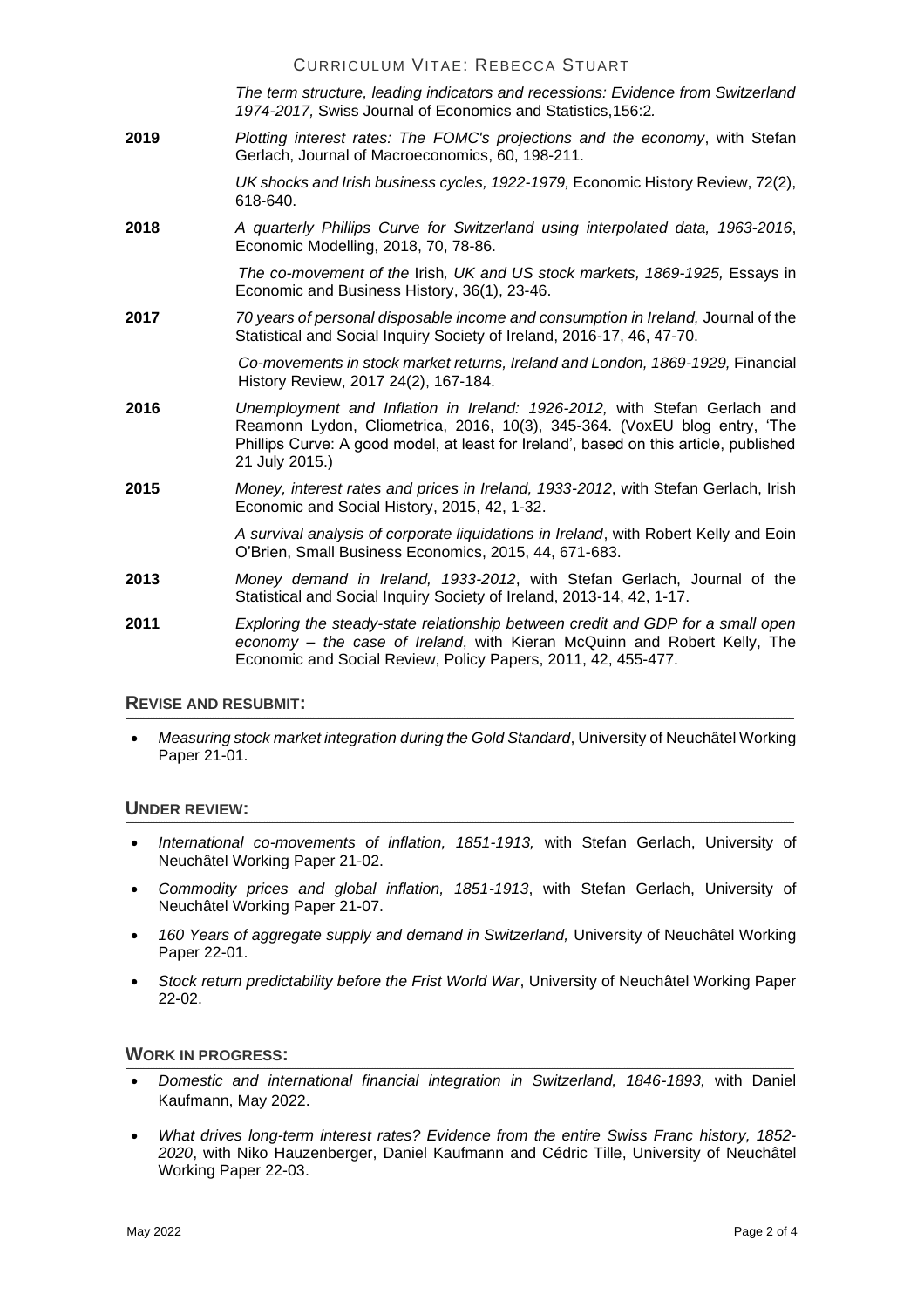- *The Slope of the Term Structure and Recessions: The Pre-Fed Evidence,* with Stefan Gerlach, CEPR Discussion Paper No. 13013. (VoxEU blog entry, 'The term structure and recessions before the Fed', based on this article, published 11 July 2018.)
- *Could a large scale asset purchase programme have mitigated the Great Depression?*, with Garo Garabedian, Central Bank of Ireland, Research Technical Paper, Vol 2018, Issue 7.
- *Joining the dots: The FOMC's and the future path of policy,* with Stefan Gerlach, CEPR Discussion Paper No. 11618. (VoxEU blog entry, 'Learning from dots: A Rorschach Test for US monetary policy', based on this article, published 17 November 2016. Report 'Joining the Dots', also based on this article, published by Wall Street Journal, 15 November 2016.)

#### **PRESENTATIONS:**

| 2022     | Economic History Society annual conference, April.                                                   |
|----------|------------------------------------------------------------------------------------------------------|
|          | University of Limerick, Economics Department research seminar, April.                                |
| 2020     | Graduate Institute, Geneva, December.                                                                |
|          | Queen's University Belfast research seminar, November.                                               |
|          | University College Cork research seminar, February.                                                  |
| 2019     | Economic and Social History Society of Ireland Annual Conference, Cork,<br>December.                 |
|          | Lancaster University, research seminar, November.                                                    |
|          | European Historical Economics Society Congress, Paris, August.                                       |
|          | CEBRA Annual Meeting, New York, July.                                                                |
|          | Irish Economic Association, Annual Conference, Cork, May.                                            |
|          | Swiss Society of Economics and Statistics, Annual Conference, Geneva, June.                          |
| 2018     | Queen's University Belfast, research seminar series, September.                                      |
|          | State Secretariat for Economic Affairs, seminar, Bern, August.                                       |
|          | Sixth CEPR Economic History Symposium, Banca d'Italia, Rome, June.                                   |
|          | Swiss Society of Economics and Statistics Annual Conference, St Gallen, June.                        |
|          | Economic and Business History Society annual conference, June.                                       |
|          | Magyar Nemzeti National Bank, research seminar series, May.                                          |
|          | Economic History Society annual conference, Keele University, April.                                 |
|          | University of Neuchâtel research seminar, March.                                                     |
|          | Cork University Business School conference 'Challenges to Financial Stability in<br>Ireland', March. |
| 2017     | Banco de Espana, III Seminar in Economic History, Madrid, October.                                   |
|          | Danish Society for Economic and Social History Annual Conference, Copenhagen,<br>September.          |
|          | European Historical Economics Society Congress, Tübingen, September.                                 |
|          | European Economic Association annual meetings, Lisbon, August.                                       |
|          | Swiss Society of Economics and Statistics Annual Conference, Lausanne, June.                         |
|          | KOF Research Seminar, Zurich, May.                                                                   |
|          | Statistical and Social Inquiry Society of Ireland, January.                                          |
| 2016     | Economic and Social History Society of Ireland Annual Conference, November.                          |
|          | Sixth EurHiStock Workshop, Queens University Belfast, September.                                     |
|          | Fourth CEPR Economic History Symposium, Dublin, June.                                                |
| May 2022 | Economic and Business History Society Annual Conference, Montreal, May.<br>Page 3 of 4               |